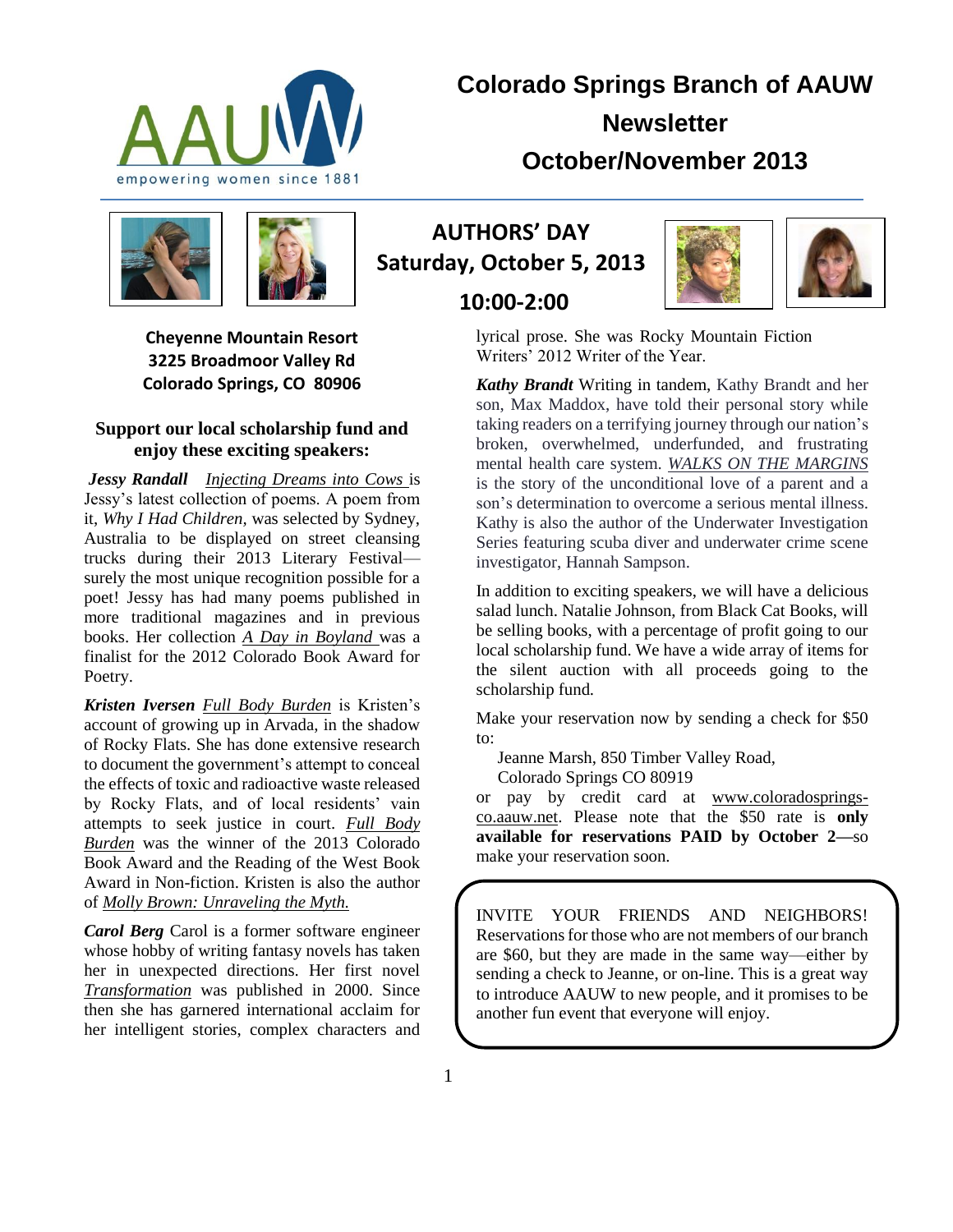# **AAUW 2013 BRANCH MEETING Saturday, November 9, 2013**

#### **Location**:

Broadmoor Community Church, Otto Fellowship Hall, 315 Lake Ave. Colorado Spgs, CO 80906

#### **Time:**

11:00-11:30 Registration 11:30-12:00 Lunch 12:00-1:00 Program

**Menu**: Buffet style - Roasted Loin of Pork with Baked Apples

Vegetarian Lasagna

Orange Spinach Salad with Honey Mustard

Waldorf Salad

Au Gratin Potatoes

Mom's Green Beans

Rolls and Butter

Dessert Bars and Cookies

Iced Tea, Coffee, & Water

**Cost**: \$20.00

#### **Registration Deadline**:

Wednesday, Nov. 6th

Please send your check made out to **AAUW** to: Jeanne Marsh 850 Timber Valley Rd. CSC 80919 (719) 590-7237

or pay by credit card at [www.coloradosprings](http://www.coloradosprings-co.aauw.net/)[co.aauw.net.](http://www.coloradosprings-co.aauw.net/) (Please indicate your menu preference – even though it is a buffet)



## "Bon Appétit!" by Lee Hoiby

This one-woman opera about Julia Child will be performed by our own **Debra McVicker**, as she sings and cooks to piano accompaniment. "Bon Appétit!" was originally meant for Julia to be played by Jean Stapleton, but regardless of who plays the part - the words remain Julia's: "Cooking's just a series of the same old thing: sometimes there's chocolate and sometimes there's fish in it, but the principles are the same."

Debra just recently joined AAUW and considers herself a late bloomer to professional singing. Her passion, along with singing "character roles", is cooking. She is a trained chef, having graduated at the top of her culinary school class. All the better when she can combine both passions into one performance!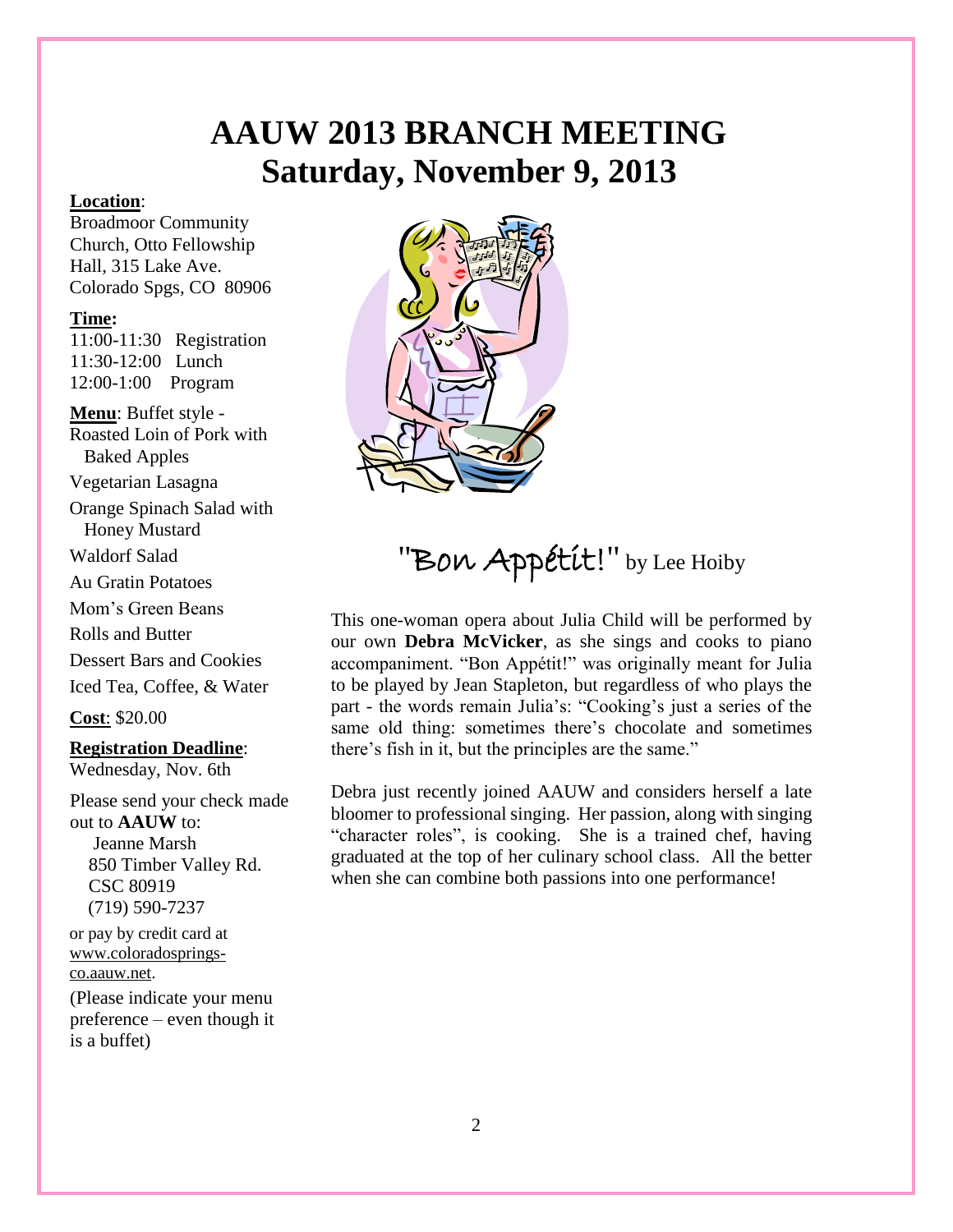#### **PRESIDENT'S MESSAGE**

The 2013-14 year got off to a great start at the Welcome Coffee on September 14. A big *THANK YOU* to everyone who helped to make it such a great event. The food was good, the interest group presentations were informative, the location was spacious, and (best of all) we got to know some of our new members.

Authors' Day is fast approaching. Please encourage your friends and neighbors to come. If you need more brochures to hand out, call me at 598-3020 and I will make sure you get them. There are more details elsewhere in this newsletter—check them out! The October 5 date was chosen because that was when Kristin Iversen was available. However, it has proven to be a very popular date for other events as well, and many members have said they will be out of town. If you find yourself in that predicament, remember that we accept donations for Local Scholarships all year long. You can send a check to Gay Hatcher or bring it to the November or December meeting.

We are once again partnering with UCCS and local school districts to sponsor the STEM conference for middle-school girls on November 14. I don't know yet who will be coordinating volunteers, but when we receive that information, we will put out an e-blast. They always need help with assembling things the day before as well as on the actual day of the event. It is a great way to serve the community, and takes just a few hours.

I hope to see you at Authors' Day!

*Pauleta*

#### **Membership News**

#### Welcome Our New Members

#### **New Members Added to 2013 to 2014 Directory**

#### **Profiles will follow in the next newsletter**

**Crossey,** Ann Cell Phone: **719-510-9693** 55W. Boulder St., CO. Spgs, CO. 80903 Email: **[anncrossey@centurylink.net](mailto:anncrossey@centurylink.net)**

#### **Langley**, Sharon

Home Phone: **719-599-0702** Cell: **719-339-2293** 1655 Hard Rock Point, CO. Spgs, CO. 80919 Email**[: sharonlangley@comcast.net](mailto:sharonlangley@comcast.net)**

#### **Little**, Jean

Home Phone: **714-494-1000** Cell: **209-595-5587** 12602 Handles Peak Way, Peyton, CO. 80831 Email: **[wjean1@gmail.com](mailto:wjean1@gmail.com)**

**Malkin,** Richard Home Phone: **719-686-6446** Cell: **719-426-8728** 2650 White Rock Lane, CO. Spgs., CO. 80904 Email**[: dickm@berkeley.edu](mailto:dickm@berkeley.edu)**

**Stahlbuhk**, Suzanne Hastie Cell Phone: **714-420-5314** 2985 Mt. Herman Rd., Monument, CO. 80132 Email**[: sstahlbuhk@gmail.com](mailto:sstahlbuhk@gmail.com)**

**Thom**, Lorie L**.**

Home Phone: **719-574-5586** Cell: **719-291-7089** 1218 W. High Point Lane, CO. Spgs., CO. 80904 Email: **[lorilu722@comcast.net](mailto:lorilu722@comcast.net)**

3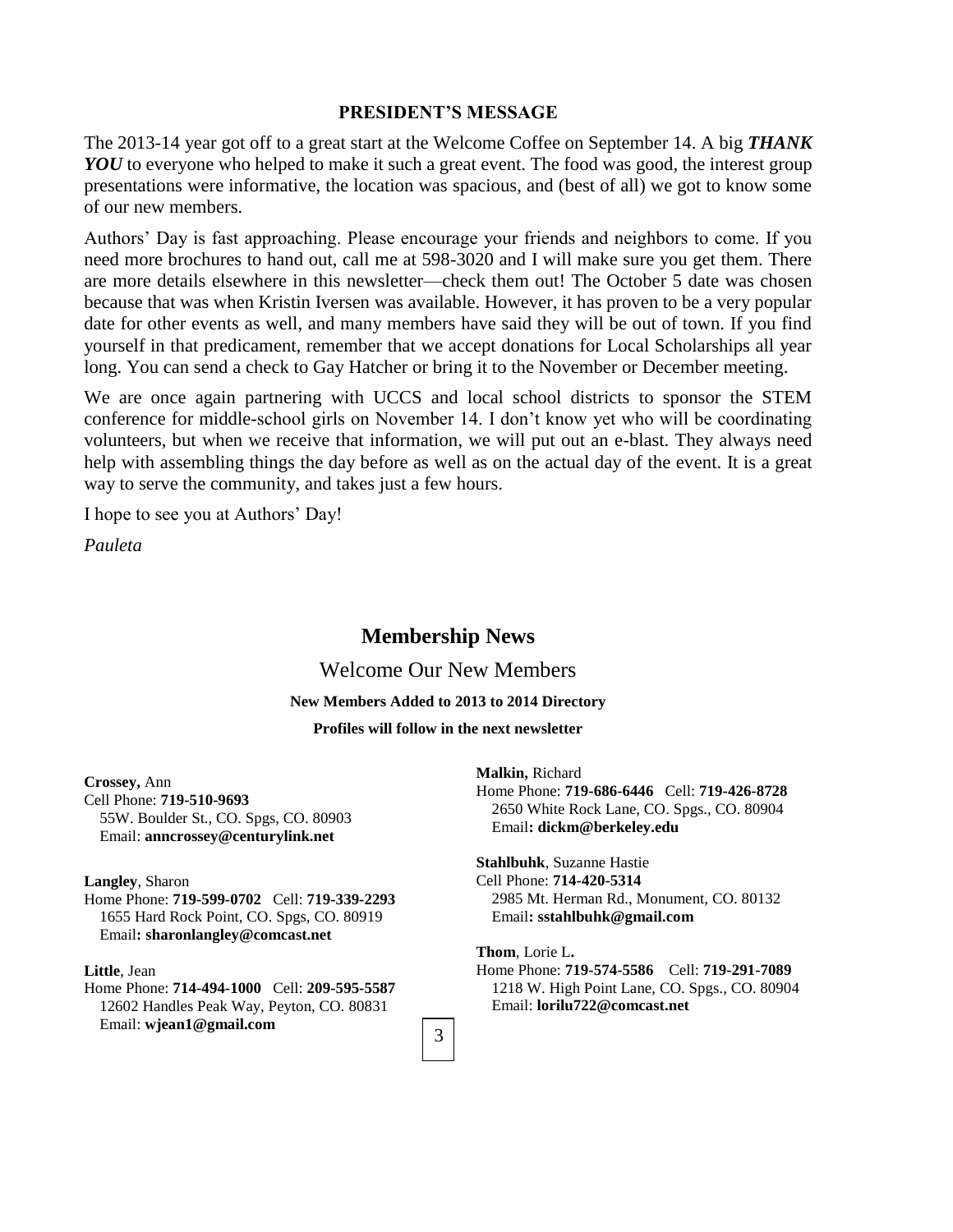#### **Local Scholarships**

As you know, thanks to the generosity of you, our members, and others, we gave three \$1000 and two \$500 Local Scholarships for the fall semester 2013, all to women attending UCCS. All of our scholarship winners have begun school and are looking forward to a very stimulating, meaningful year.

Our winners this year were diverse in their ethnicities and in their majors of Secondary Education-Math, Nursing with the goal of being an army nurse, Psychology with the aim of graduate school in Industrial Psychology, Health Care Science with a focus on preventative health care, and graduate-level Sociology with research into women and race. However, all are similar in their commitment to achieving in their fields and in their ability to do so. All wrote heartfelt thank you notes, but one in particular gave me two new views of the value of our Local Scholarships: This student wrote, "I have learned a great deal about myself and the experiences I have been a part of through the application and interview process." So, even our application/interview process can be a learning experience! She continued, "This scholarship will help me pay for the remainder of my classes and also purchase supplies and nursing books, which I have always had to rent because of their high cost. [Yes, we do allow our money to be used for books and required supplies] However, now I can buy books and start a nursing resource library for myself that I can reference as I advance in my career." So, we have helped start a personal professional library that will provide information to this student for many years to come! From this scholarship winner I discovered new dimensions of the impact our Local Scholarships program can have.

Our major fund-raising event for these awards is our Authors' Day on Saturday, Oct. 5, from 10 a.m. till 2 p.m. at Cheyenne Mountain Resort. In the company of other interesting women, we will hear four amazing authors speak, enjoy a delicious lunch, and bid on a fascinating variety of baskets and individual items. I hope that all of you will treat yourselves to a wonderful day and in the process support some very worthy women in their quest for a higher education in our local community college and state university.

*Joann Oh*, Local Scholarships Chair



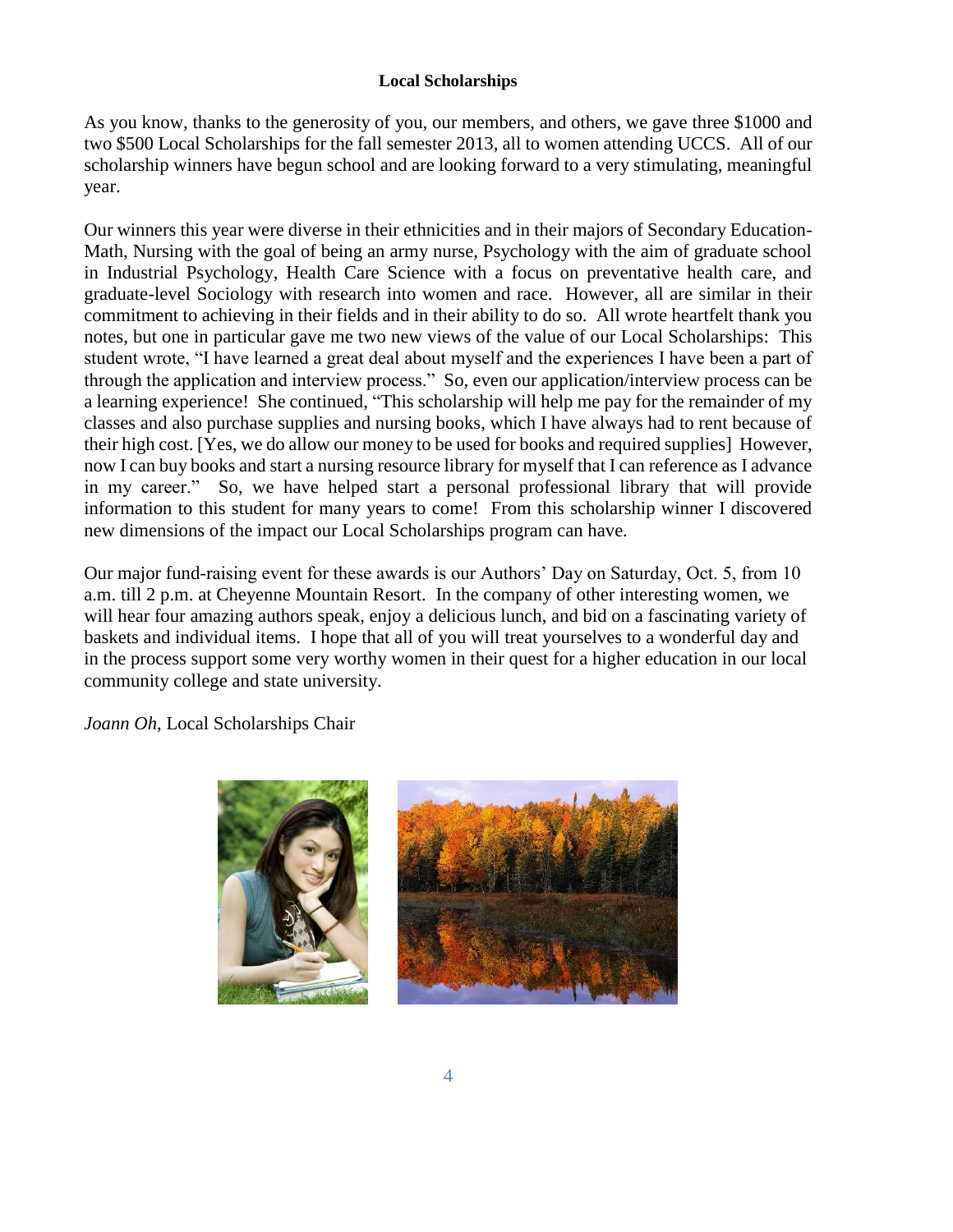### Step 1 Find a Group:

## GREAT DECISIONS DISCUSSION GROUP STARTING FEBRUARY 4

Don't miss the 2014 Great Decisions discussion group highlighting eight of the most thought provoking foreign policy challenges facing Americans. Great Decisions is America's largest discussion program on world affairs and includes a briefing book for each participants and a DVD series on each topic for the group to view at the beginning of the meeting as the focus for the discussion group.

The topics this year are: Defense Technology, Israel, Turkey, Islamic Awakening, Energy Independence, Food and Climate, China's Foreign Policy and U.S. Trade Policy. The discussion group will be held the 1st and 3rd Tuesday starting **February 4** and continue through May. The group will meet from **1:30 to 3:30 p.m.** on alternate meeting dates at the East Branch of the Pikes Peak Public Library and the Rockrimmon Branch of the library. A complete schedule of dates and branch locations will be provided to participants prior to the first meeting.

Step 2:

The cost to participants is \$23.00 which covers materials, shipping and handling. If you

are interested in signing up for Great Decisions, please email Jeanette Minniti at [jmminniti@yahoo.com](mailto:jmminniti@yahoo.com) or call 719-481-3230 to register for the group. To meet ordering deadlines and the group discount for materials, **please send a check for \$23.00 by December 1 to Jeanette Minniti, 3150 Mount Herman Road, Monument, CO 80132.**



## **Writing Memoirs**



A new interest group will begin in January. If you have interest, please contact Joyce Calamia at [joycecl@mac.com](mailto:joycecl@mac.com) Phone number, 576-3245. Details regarding the duration and time will follow.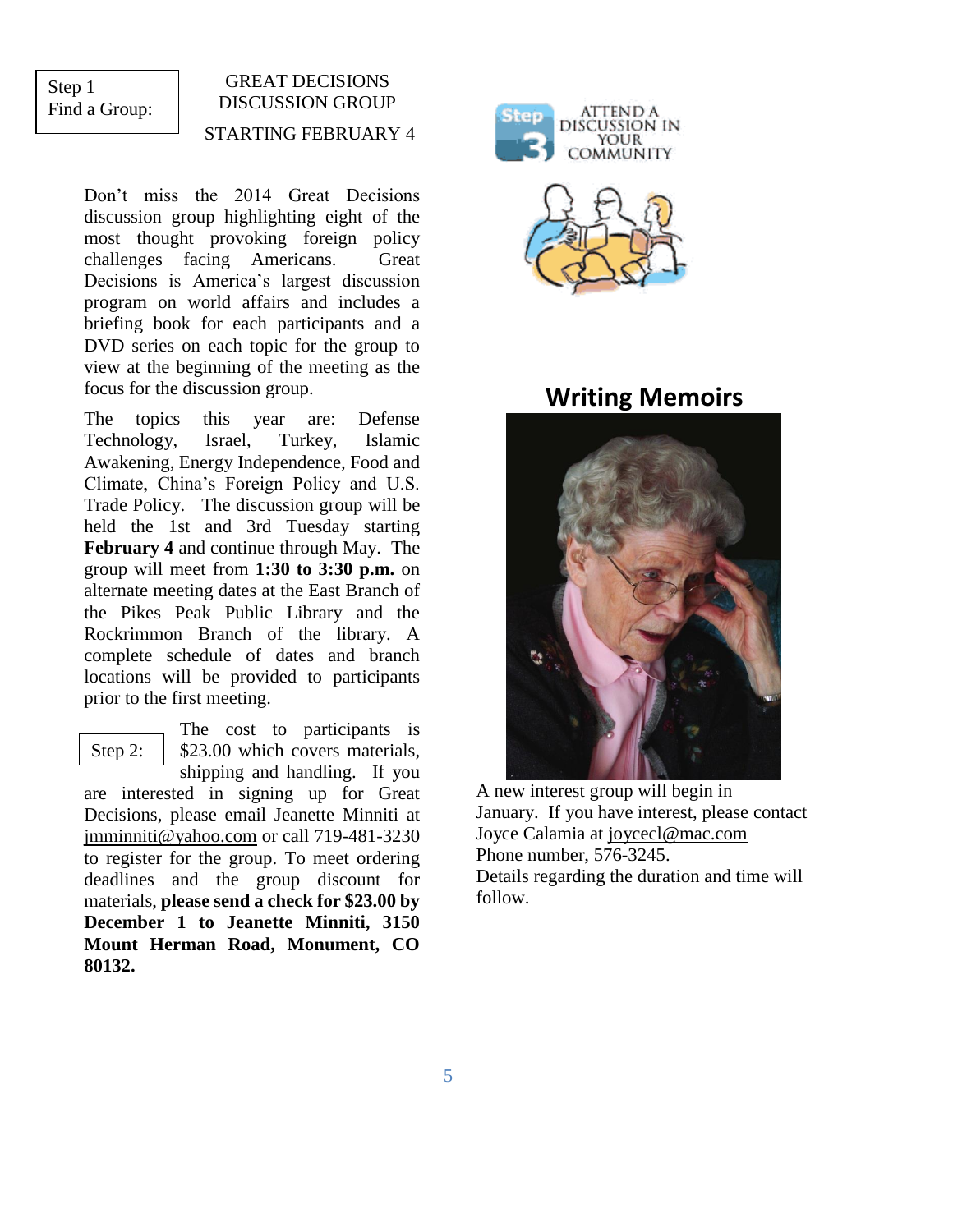

#### **Monday:** HARDY HIKERS: C: Charla Dowds, 574-7568

- 7 Hike Horse Park and Falls. Call Charla Dowds, 574-7568
- 14 Hike Castlewood Canyon State Park. Jeanne Allen (call Charla) 574-7568
- 21 Hike Arkansas River Loop from Pueblo City Park. Call Pauleta Terven, 388-8177
- 28 Planning Meeting/Hike Union Meadows Open Space. Call Pam Doane, 598-2442

#### **Tuesday:**

- 1 COMPUTER GROUP**:** 9:30 am, C: Jan McKenzie, 597-7161 or [janzie18@msn.com.](mailto:janzie18@msn.com) H: Barbara Dieter, 598-2131 or [dieterwb@comcast.net.](mailto:dieterwb@comcast.net)
- 8 POTPOURRI BOOK GROUP**:** 1:00 p.m. C: Eunice Ciaccio, 465-2911, [euninco.11@comcast.net,](mailto:euninco.11@comcast.net) Discussion leader: Kathy Watts, 638-8682, [erwatts1721@comcast.net,](mailto:erwatts1721@comcast.net) 1422 Fetterman Dr. Discussion on *Sweeping Up Glass* by Carolyn Wall.

DINNER BOOK CLUB: C: Kay Atteberry, 599-3187, [kayatteberry@aol.co](mailto:kayatteberry@aol.c)m All Pikes Peak Reads selection *Sweeping Up Glass* by Garolyn D Wall. Dinner at 5:45 p.m. at Will's Sports Pub 424.S. Nevada, 645-8904. RSVP Kay Atteberry 599-3187 or [kayatteberry@aol.com](mailto:kayatteberry@aol.com)

22 UFO'S (UNFINISHED OBJECTS): 1:00 p.m. C: Wynn Weidner, 598-5259, [wynnweidner@q.com.](mailto:wynnweidner@q.com) H: Susan Wright, 11985 Sunset Crater Dr., Peyton, 80831, 660- 7448, [wrightsearch@gmail.com.](mailto:wrightsearch@gmail.com)

#### **Wednesday**:

AMIABLE AMBLERS: C: Linda Shane, 355-9287, lindershane@gmail.com.

- 2 Meet near tennis courts in Monument Valley Park at 9:00 a.m. Group will decide which direction to walk (about 90-120 minutes) and decide on lunch. No hike leader.
- 23 Hike to Lizard Rock. Call Linda Shane, 355-9287 or [lindershane@gmail.com](mailto:lindershane@gmail.com) for meeting time and place.
- 9 SOUTHWEST STUDIES: 2:00 p.m. C: Jean Reynolds, 598-1784. H: Jean Reynolds, 2835 Keystone Cir, 598-1784. Program: *Aspen, Co.,* Presenter: Nedra.
- 16 LUNCHEON NOVEL I: 11:45 a.m. Co-chairs: Georgina Burns, 598-7773 & Sally Mathewson, 473- Hostess: Ilene Steinkruger (473-8511), Co-hostess – Nadine, Book: *Cleopatra, a Life* by Stacy Schiff, DL: Diane

LUNCHEON NOVEL TOO: 12:00 p.m. C: Vicky Collier, 597-5220, [vrcollier@earthlink.net.](mailto:vrcollier@earthlink.net) H/Co-H: Kathy McBride, 7025 Raven Hills Rd., 598-4654, [mcbrik@earthlink.net.](mailto:mcbrik@earthlink.net) L: Kathy McBride. B: *Lost Wife* by Alison Richmay.

AFTERNOON READERS: 1:30 p.m. C: Michele Strub, 481-0408, [Michele\\_strub](mailto:Michele_strub-heer@usa.net)[heer@usa.net.](mailto:Michele_strub-heer@usa.net) H/L: Joan Zales, 1611 N. Cascade Ave, 633-3033, [joanzales@aol.com.](mailto:joanzales@aol.com). B: *The Forgotten Garden* – Kate Morton. Please call Joan if you plan to attend.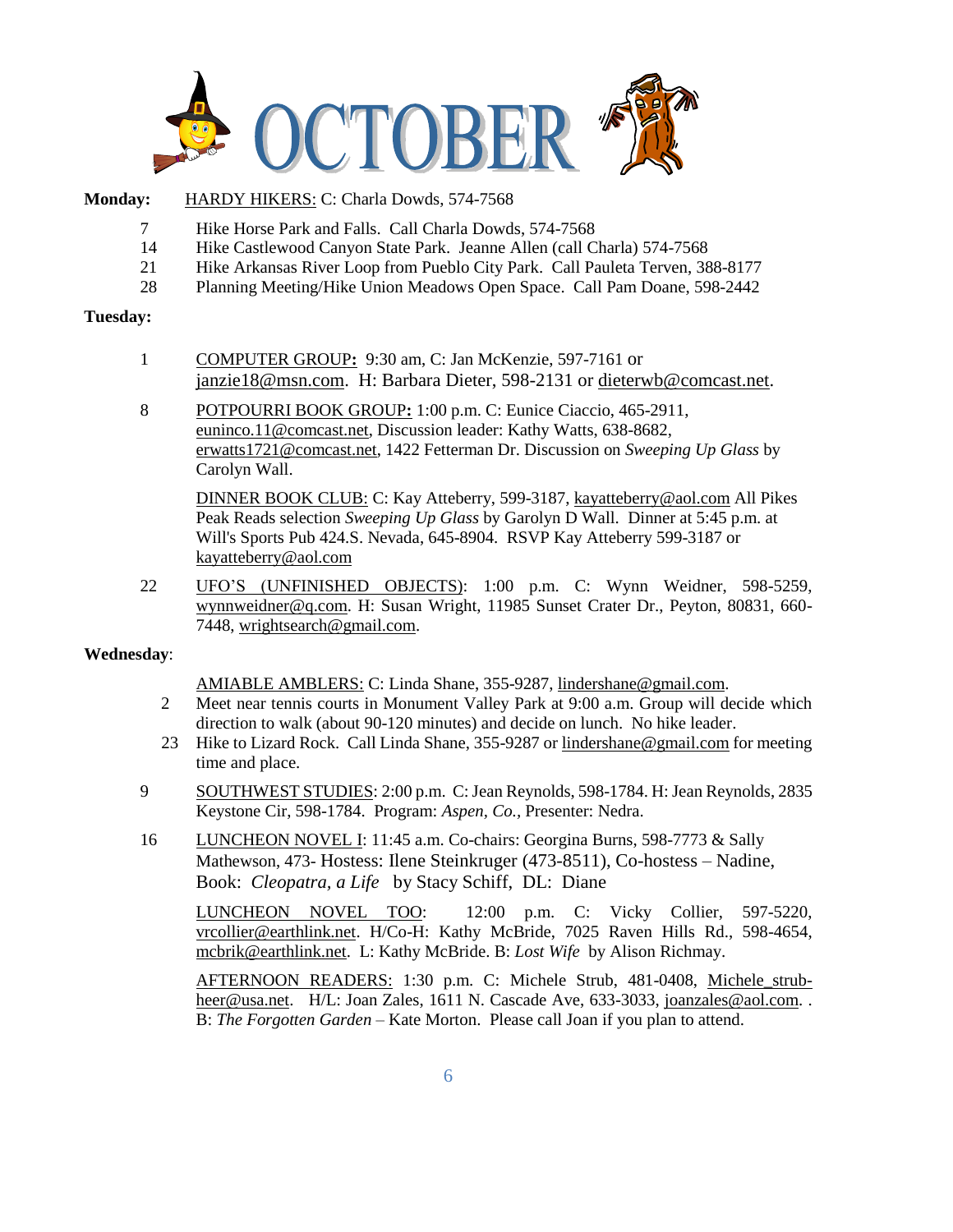#### **Wednesday**: (continued)

23 CHOCOLATE LOVERS**:** 1:30 p.m. Co-Chairs: Ellie Solomon - 630-7465, [elron3@msn.com](mailto:elron3@msn.com) & Sally Mathewson - 473-0228, [mathewson3@juno.com.](mailto:mathewson3@juno.com) Program: Our Halloween get together. Please bring treats to share for 15. Hostess: Sally Mathewson Please RSVP to Sally, [mathewson3@juno.com,](mailto:mathewson3@juno.com) 473- 0228

#### **Thursday:**

- 3 WOMEN WHO WRITE**:** 9:00 a.m. C: Phyllis Sperber, 203-4744, [p.sperber@comcast.net.](mailto:p.sperber@comcast.net) H: Charlotte Gagne, 12620 Bridle Bit Road, 641-7570, [chargagne@q.com.](mailto:chargagne@q.com) Call Char if you plan to attend.
- 10 THURSDAY BRIDGE GROUP: 10:00 a.m. H: Barbara Kafta, 2011 Devon St., 574-0506, franticfrancis@msn.com. AAUW members interested in becoming bridge substitutes call Peggy Wimberly at 598-8017 or email to [pwimb659@comcast.net.](mailto:pwimb659@comcast.net)

MAH JONGG**:** 1 p.m., Patty Jewett Club House. Contact Susan Bydalek at 465-2707 or [sbydalek@yahoo.com.](mailto:sbydalek@yahoo.com)

- 17 FILM GROUP: 1:00 p.m. East Library. C: Joan Capesius 576-2621, [joankcap@comcast.net.](mailto:joankcap@comcast.net) H: Gloria Chapman 332-8483, [kokocatsy@live.com.](mailto:kokocatsy@live.com) Members view and discuss arts, foreign and independent films.
- 24 MAH JONGG**:** 1 p.m., Patty Jewett Club House. Contact Susan Bydalek at 465-2707 or [sbydalek@yahoo.com.](mailto:sbydalek@yahoo.com)

#### **Friday:**

- 4 EXPLORING LIVES AND CULTURES: 10 am. East Library. C: Jan McKenzie at 597- 7161 or [janzie18@msn.com](mailto:janzie18@msn.com) (National Disability Employment Awareness Month). B: *Icy Sparks* by Gwyn Hyman Rubio.
- 18 LOCAL HISTORY**:** C: Darlene Aspedon, 471-7192. Tour and history of the Benet Pines Retreat Center north of Colorado Springs and the history of the Benedictine Order of women who have educationally influenced Southern Colorado since 1914. Meet at Park and Ride, Woodmen and Corporate Dr. to carpool at 9:15. Bring \$3.00 to pay your driver and a sack lunch to eat in the picnic area on the grounds there. Call Darlene if you plan to go at 471-7192.

#### **Saturday:**

19 WINE AND DINE C: Jeanne Marsh, 590-7237. 6:00 p.m. Wine and Dine will be a chili, posole and home brew supper at the home of Nancy and Smith Holt, 6404 Gunslinger Drive, 405-880-1277, [nancy.holt@nanacakes.com.](mailto:nancy.holt@nanacakes.com) Call Nancy or Gini Simonson, 481- 8843, for reservations.

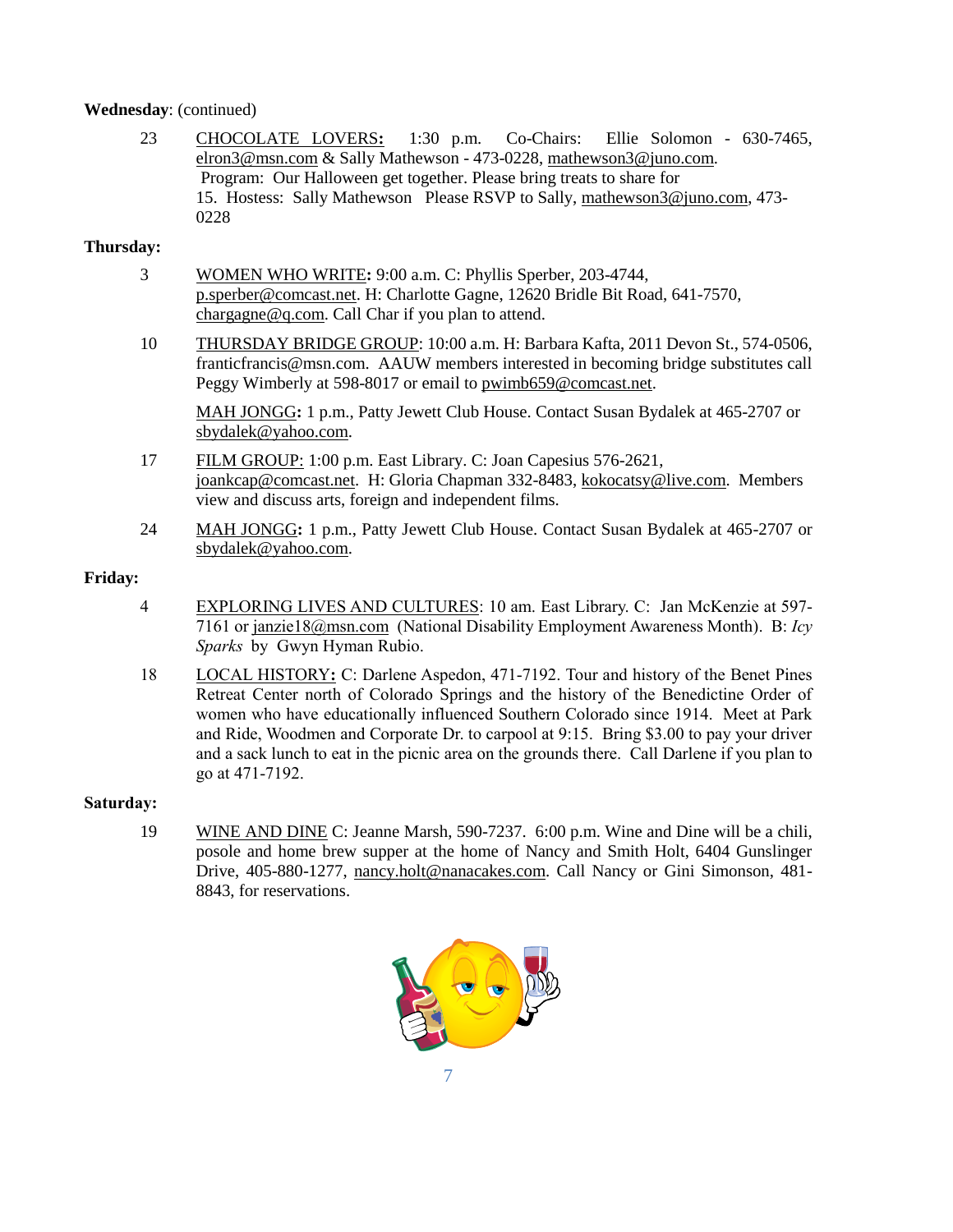

#### Monday: HARDY HIKERS: C: Charla Dowds, 574-7568

- 4 Hike Garden of the Gods. Call Marilyn Hanlon, 599-0623.
- 11 Hike Private Property in Pueblo. Call Barbara Faaborg, 597-8781
- 18 Hike Ute Valley. Call Donna Beynon/Carol Sanders 599-3889
- 25 Hike Paint Mines. Call Jean Koch, 540-9289

#### **Tuesday:**

- 5 COMPUTER GROUP**:** 9:30 am, C: Jan McKenzie, 597-7161. 7161 or [janzie18@msn.com.](mailto:janzie18@msn.com) H: Betty Peterson, 599-7937 or [donbettypeterson@comcast.net](mailto:donbettypeterson@comcast.net)
- 12 POTPOURRI BOOK GROUP**:** 1:00 p.m. C: Eunice Ciaccio, 465-2911, euninco.11@comcast.net. Discussion leader, Sharon Malek, 210-355-6852, [sharonmalek@yahoo.com,](mailto:sharonmalek@yahoo.com) 87 W. Boulder St. Discussion on *The Gift of Rain* by Tan Twan Eng.

DINNER BOOK CLUB**:** C: Kay Atteberry, 599-3187, kayatteberry@aol.com B*: Inferno* by Dan Brown. Dinner at 5:45 p.m. at Rasta Pasta 405 N. Tejon 481- 6888. RSVP Kay Atteberry 599-3187 or [kayatteberry@aol.com](mailto:kayatteberry@aol.com)

26 UFO'S (UNFINISHED OBJECTS): 1:00 p.m. C: Wynn Weidner, 598-5259, [wynnweidner@q.com.](mailto:wynnweidner@q.com) H: Kay Atteberry, 907 Dirksland, kayatteberry@aol.com, 599-3187.

#### **Wednesday**:

AMIABLE AMBLERS**:** C: Linda Shane, 355-9287, lindershane@gmail.com.

- 6 Meet near tennis courts in Monument Valley Park at 9:00 a.m. Group will decide which direction to walk (about 90-120 minutes) and decide on lunch. No hike leader.
- 27 No hike (Thanksgiving).
- 13 SOUTHWEST STUDIES: 2:00 p.m. C: Jean Reynolds, 598-1784. H: Marge Zimmerman, 5120 Sevenoaks Dr, 260-0685. Topic: *Marble Co*. Presenter: Vicky
- 20 LUNCHEON NOVEL I: 11:45 a.m. Co-chairs: Georgina Burns, 598-7773 & Sally Mathewson, 473- Hostess - Vivian McWhorter (649-5639) @ Colorado P,E.O. Book: *The Richest Woman in America* by Janet Wallach DL - Ellie

LUNCHEON NOVEL TOO: 12:00 p.m. C: Vicky Collier, 597-5220, [vrcollier@earthlink.net.](mailto:vrcollier@earthlink.net) H: Janet Condit, 175 Raven Hills Rd, 277-7590, [jjcondit@msn.com.](mailto:jjcondit@msn.com). Co-H: Diana Ruth, 599-4087, [druth2000@aol.com.](mailto:druth2000@aol.com) L: Janet Condit. B: *Beneath a Marble Sky* by John Shors.

AFTERNOON READERS**:** 1:30 p.m. C: Michele Strub, 481-0408, [Michele\\_strub](mailto:Michele_strub-heer@usa.net)[heer@usa.net.](mailto:Michele_strub-heer@usa.net) H/L: Darlene Aspedon, 43 West Boulder, 471-7192. Book: *The Postmistress* – Sarah Blake. Please call Darlene if you plan to attend.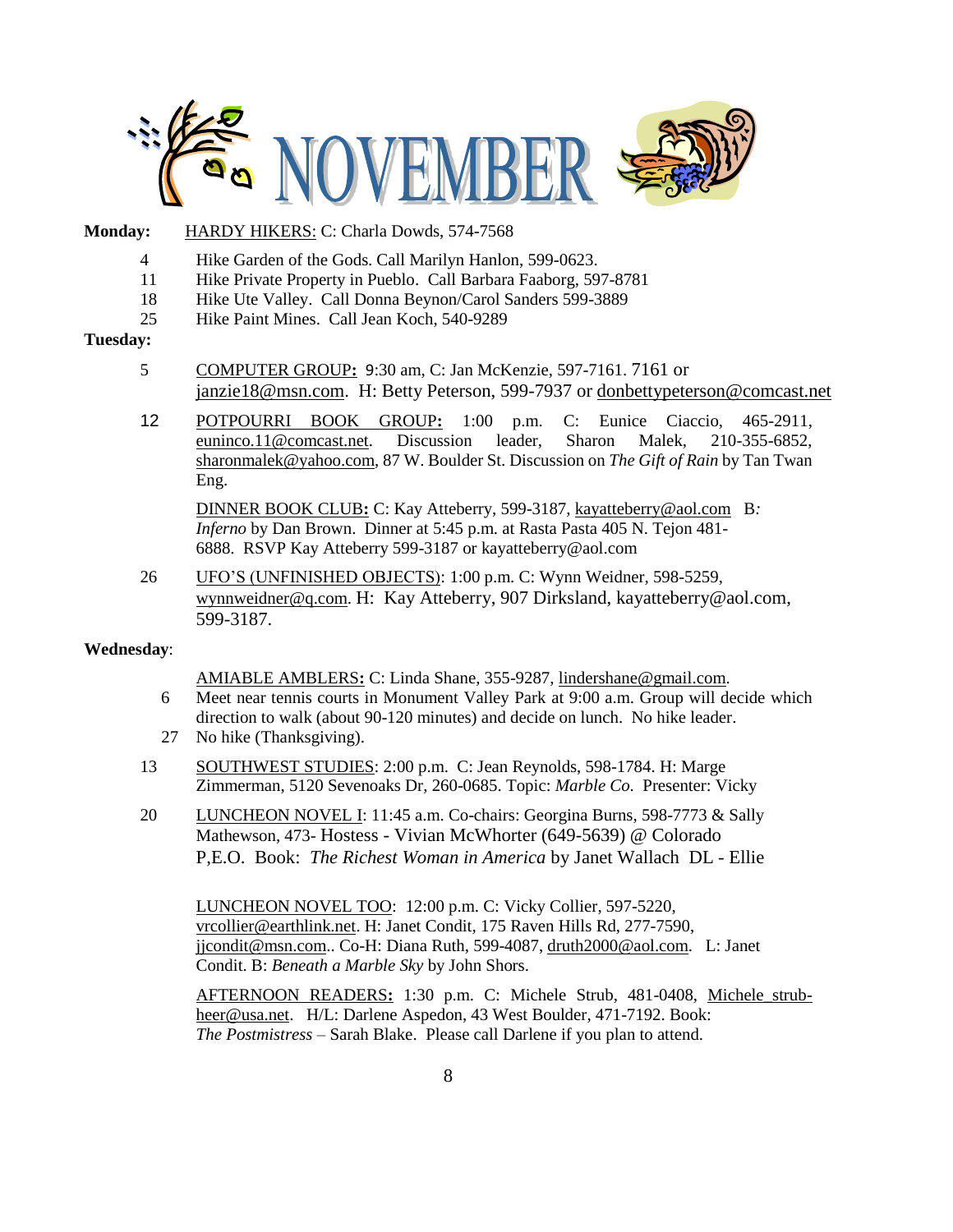#### **Wednesday:** (continued)

27 CHOCOLATE LOVERS: Co-Chairs: Ellie Solomon - 630-7465, [elron3@msn.com](mailto:elron3@msn.com) & Sally Mathewson - 473-0228, [mathewson3@juno.com](mailto:mathewson3@juno.com) No meeting this month. Please note our next meeting will be Wednesday. December 4, at Wynn Weidner's. This will be our annual Holiday Chocolate Buffet and gift exchange.

#### **Thursday:**

- 7 WOMEN WHO WRITE: 9:00 a.m. C: Phyllis Sperber, 203-4744, [p.sperber@comcast.net.](mailto:p.sperber@comcast.net) H: June Hallenbeck, 115 Dolomite Dr., 598-2979, [junehallenbeck@comcast.net.](mailto:junehallenbeck@comcast.net) Please let June know if you plan to attend.
- 14 THURSDAY BRIDGE GROUP**:** 10:00 a.m. H: Aileen Maley, 934A Fontmore Dr, 227- 0759, amaley5555@aol.com. AAUW members interested in becoming bridge substitutes call Peggy Wimberly at 598-8017 or email to [pwimb659@comcast.net.](mailto:pwimb659@comcast.net)

MAH JONGG**:** 1 p.m., Patty Jewett Club House. Contact Susan Bydalek at 465-2707 or [sbydalek@yahoo.com.](mailto:sbydalek@yahoo.com)

21 FILM GROUP**:** 1:00 p.m. East Library. C: Joan Capesius 576- 2621, [joankcap@comcast.net](mailto:joankcap@comcast.net) H: Jean Reynolds 598-1784, **[jreyno1932](mailto:jreyno1932@aol.com)**@aol.com. Members view and discuss arts, foreign and independent films.

#### **Friday:**

- 1 EXPLORING LIVES AND CULTURES: 10 am, East Library. C: Jan McKenzie at 597- 7161 o[r janzie18@msn.com.](mailto:janzie18@msn.com) (Native American Heritage Month) B: *Ride with the Wind: The Story of Cynthia Ann Parker and* the *Last Days of the Comanche* by Lucia St. Clair Robson.
- 15 LOCAL HISTORY: C: Darlene Aspedon, 471-7192. November 15: April, 2014 marks the 100th anniversary of the Ludlow Massacre. The Colorado Coalfield War and the labor unrest associated with the massacre will be the topic for our November meeting. Details have not yet been finalized. Look for an e-mail from Molly with details about the speaker and location. If you do not get e-mails, call Pauleta (598-3020) for information.



**Miners at the Ludlow Massacre**